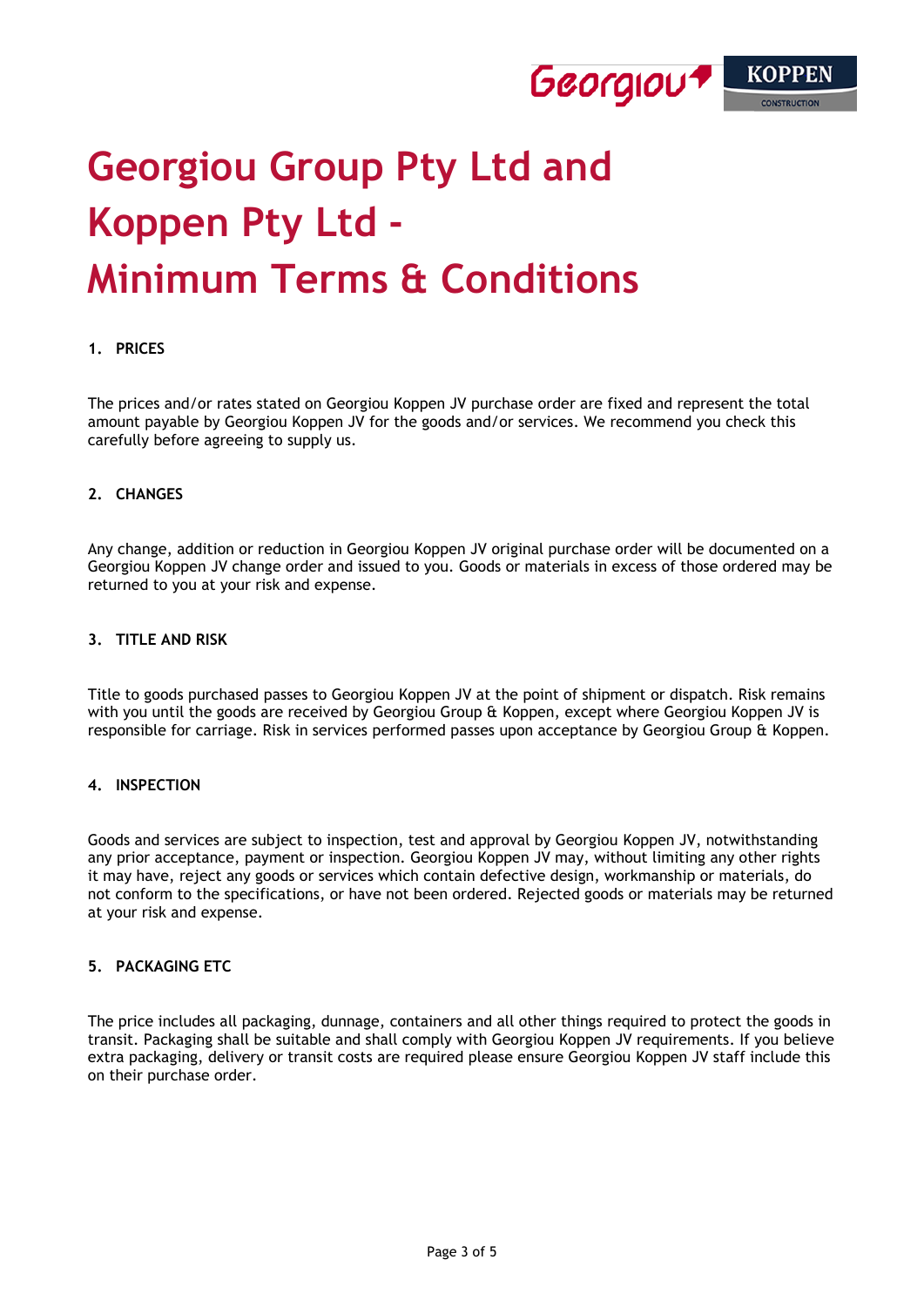

# **6. PATENT INDEMNITY**

You warrant that there has been no violation or infringement of any copyright, trade name, trademark, patent or other property right as a result of supplying the goods or services. You agree to defend, indemnify and hold Georgiou Koppen JV harmless from all claims, expenses and liabilities arising from any actual or alleged violation or infringement of property rights.

# **7. WARRANTY**

In addition to the warranties expressed and implied by law and the order, you warrant that the goods and/or services will conform to their description and the specifications, are new and are of good quality and fit for the known purpose for which they are supplied.

#### **8. TIME**

Time is of the essence of the order and Georgiou Koppen JV reserves the right to cancel the order or any portion of it without penalty in the event that delivery is not made or services are not completed within the specified time without liability for supplies previously made and accepted by Georgiou Group & Koppen Developments Pty Ltd.

# **9. TERMINATION**

Georgiou Koppen JV reserves the right to cancel the order or any part of it without penalty if you breach any of its terms or conditions, or if you commit any act of bankruptcy or insolvency, deemed or actual.

#### **10. COMPLIANCE WITH LAWS**

You agree to observe and comply with all applicable federal, state and local laws, rules, regulations, codes and standards. The order is subject to the laws and jurisdiction of the courts in the State in which the purchase order is placed.

# **11. TAXES**

Any applicable tax, duty, excise or other tax or charge for which Georgiou Koppen JV has not furnished or agree to furnish an exemption certificate must be stated separately on your invoice.

#### **12. ASSIGNMENT**

Nothing in the order, nor any interest under it, may be assigned by you without Georgiou Koppen JV prior written consent.